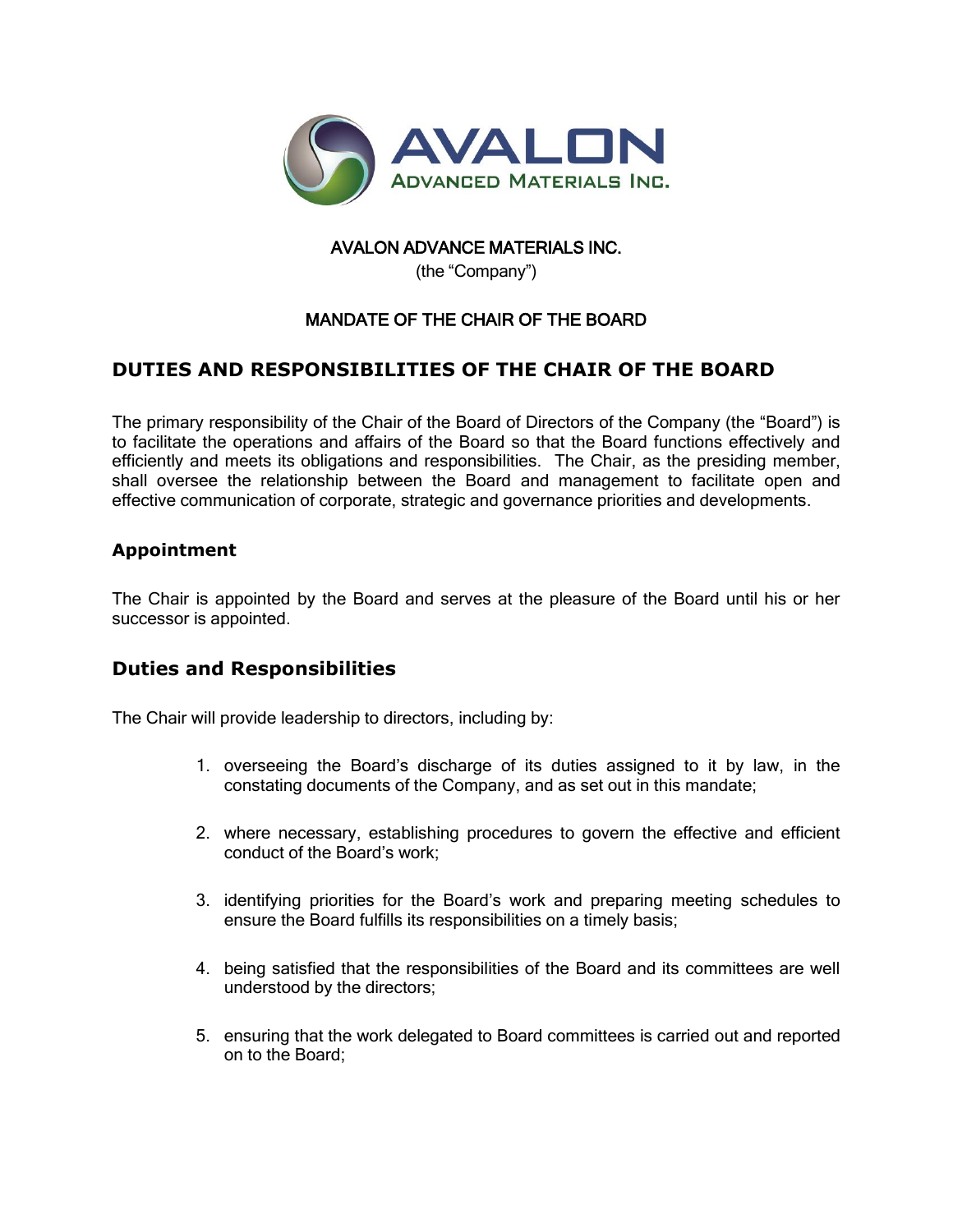- 6. mentoring and counseling new members of the Board to assist them in becoming active and effective directors;
- 7. maintaining regular communication with members of the Board and committee Chairs to coordinate input from all directors;
- 8. acting as an effective liaison between the Board and the Chief Executive Officer of the Company, including communication of issues arising from the Board, Company shareholders and other stakeholders;
- 9. keeping informed of developments within the Company by discussions with senior management pertaining to significant matters;
- 10. working with the Chief Executive Officer and the Chair of the Compensation, Governance and Nominating Committee to foster an appropriate governance culture within the Company;
- 11. ensuring that resources and expertise are available to the Board so that it may function effectively and efficiently (including the retention of any appropriately qualified and independent outside advisors); and
- 12. performing such other duties and responsibilities as may be delegated to the Chair by the Board from time to time.

The Chair will preside, as Chair, at meetings of the Board and meetings of the shareholders of the Company. The Chair will sit as an ex officio member of each committee of the Board to which he or she is not appointed as a committee member and may attend each meeting of any such committee at his or her discretion.

The Chair will, in consultation with the Chief Executive Officer and the Corporate Secretary, as appropriate:

- 1. establish the frequency of and schedule meetings of the Board;
- 2. set the agenda for each meeting of the Board;
- 3. review items of importance for consideration and ensure that all business required to come before the Board is brought before the Board;
- 4. monitor the adequacy of materials provided by management in connection with deliberations by the Board and its committees;
- 5. ensure that the Board has sufficient time to review the materials provided to it and to fully discuss the business that comes before the Board;